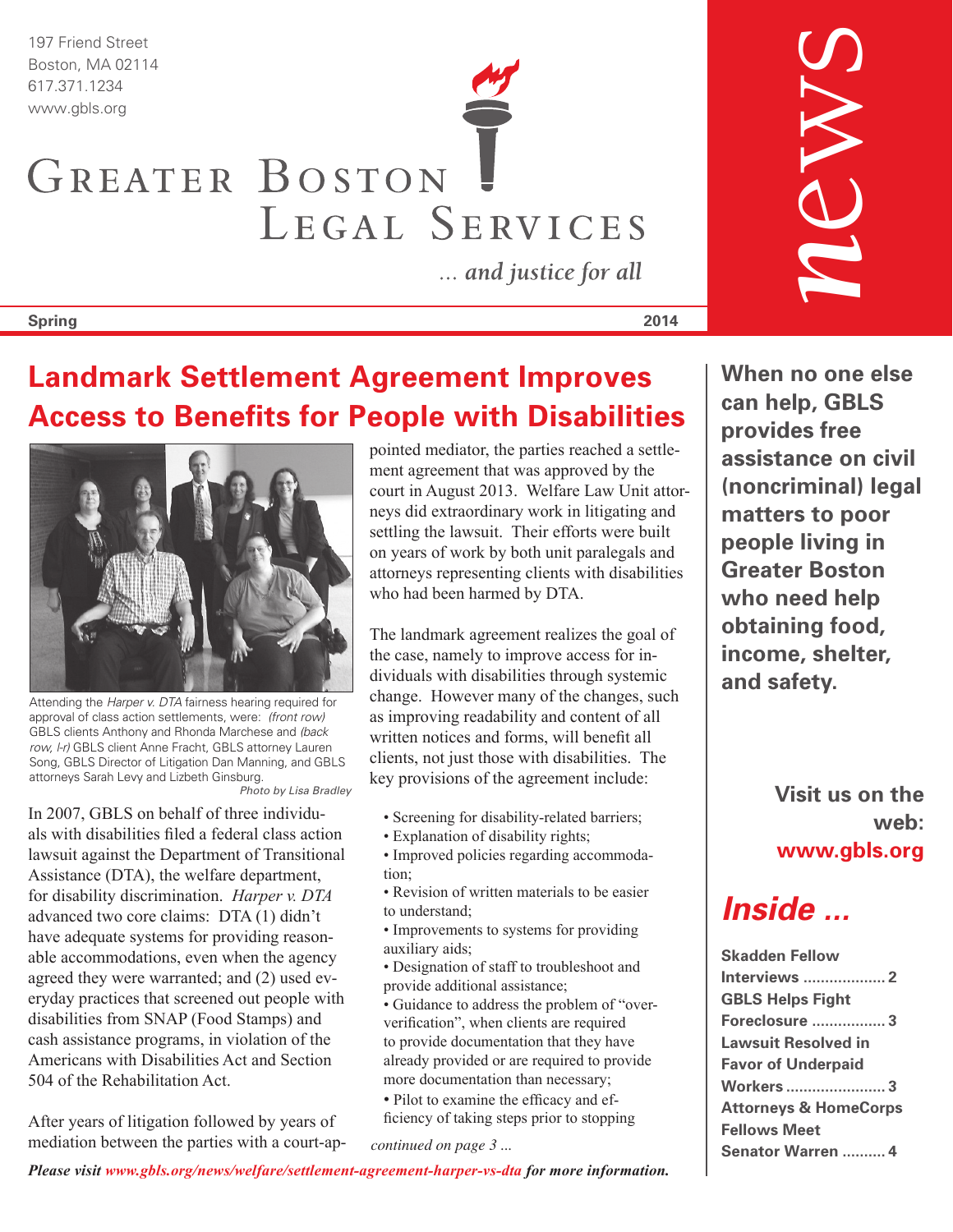#### **Spring 2014 pg. 2**

# **Thank You, Skadden Foundation and Fellows!**

Every year, GBLS and our clients greatly benefit from the work of several attorney Fellows. Skadden Fellows Alexa Rosenbloom and Rachel Smit assist the Elder, Health and Disability and

## **Rachel Smit**

Skadden Fellow and GBLS Employment Law Unit attorney Rachel Smit, after discussing the Temporary Workers Right to Know law on a radio show hosted by Centro Presente. *Photo by Ivonne Moreno*

**When did you start your fellowship?** September 2013.

**Please describe the work of your project at GBLS.** My project is focused on the new Temporary Workers Right to Know law and advocating for the rights of immigrant workers in temporary jobs. GBLS represented community partners working on the legislative campaign to enact the new law, and now I provide legal support to a coalition of worker centers focused on implementing it. I collaborate with them to do community-based legal education and administrative advocacy as well as directly representing individual workers.

**Please describe a case (or types of cases) that have been particularly memorable for you.** One of my first clients

worked for a temp agency for a day but was never paid. I was able to help him recover his unpaid wages just by writing a demand letter. I wish every case was that simple! Seriously though, my initial focus has been on making certain that workers are aware of their new rights under the law and supporting individuals facing ongoing exploitation.

**What are the biggest challenges you've faced?** Many of my clients have recently lost their jobs and so they are being crushed by other problems, such as paying their rent. Confronting the gaps in our safety net for immigrant workers is incredibly frustrating. But my clients are courageous and that inspires me.

**What are some of the things you've learned, working with the other legal staff in your unit/at GBLS? What have you enjoyed most about the experience?** Dealing with the systematic abuse of workers in temporary jobs requires coordination with our community and government partners. I am so lucky to be working with the very smart and very dedicated staff in the Employment Law Unit. Their experience and expertise help me to learn how to use every resource available to successfully meet our clients' needs.

**Ensure fairness for all in the justice system. Go to www.gbls.org and click on "Donate Now!"**

Employment Law Units, respectively. The Skadden Foundation's two-year Fellowship Program was established "in recognition of the dire need for greater funding for graduating law students who

**Alexa Rosenbloom** 



Skadden Fellow and GBLS Elder, Health and Disability Unit attorney Alexa Rosenbloom.

**When did you start your fellowship?** October 2012. I actually formerly worked at GBLS as a paralegal. The idea for my project came out of work that I did during my first goaround here. *Photo by Linda Lank*

**Please describe your project.** People with disabilities tend to be in poorer health and need healthcare at a significantly higher rate than people who do not have disabilities. But despite extensive federal and state laws mandating equal access to healthcare, people with disabilities frequently face significant barriers to medical care. These barriers, such as inadequate facilities, interpersonal discrimination, and lack of training result in drastically inferior medical care for people with disabilities, especially women and lowincome individuals. My project aims to ensure that people with disabilities have access to integrated, culturally sensitive, and respectful healthcare that accords with the requirements of the Americans with Disabilities

wish to devote their professional lives to providing legal services to the poor, the elderly, the homeless and the disabled, as well as those deprived of their civil or human rights."

> and other laws. I do this through a number of means, including providing legal representation and advocacy on behalf of individuals denied accessible care and collaborating with others within the disability and medical community to develop model policies and training programs to improve access for people with disabilities.

> **Please describe work of which you have been proud to be a part.** We recently developed and formalized a comprehensive plan with leadership at Boston Medical Center (BMC) to address the accessibility concerns that our clients had at the hospital. In doing so, we and our clients developed a great relationship with key hospital staff with whom we will continue to work. Everyone involved is committed to improving care and services for patients with disabilities there and making BMC a model hospital when it comes to the accessibility of its services. We, along with our clients, BMC staff, and disability community members, even celebrated our collaboration with an event at the hospital in January 2014!

> **What are the biggest challenges you've faced?** We can compel hospitals to make architectural changes and even to purchase accessible medical equipment, but changing the culture of medicine is extremely difficult! Doctors, nurses, and other medical staff are well-intentioned but most have never been taught to be culturally competent around disability. Finding effective training is extremely difficult.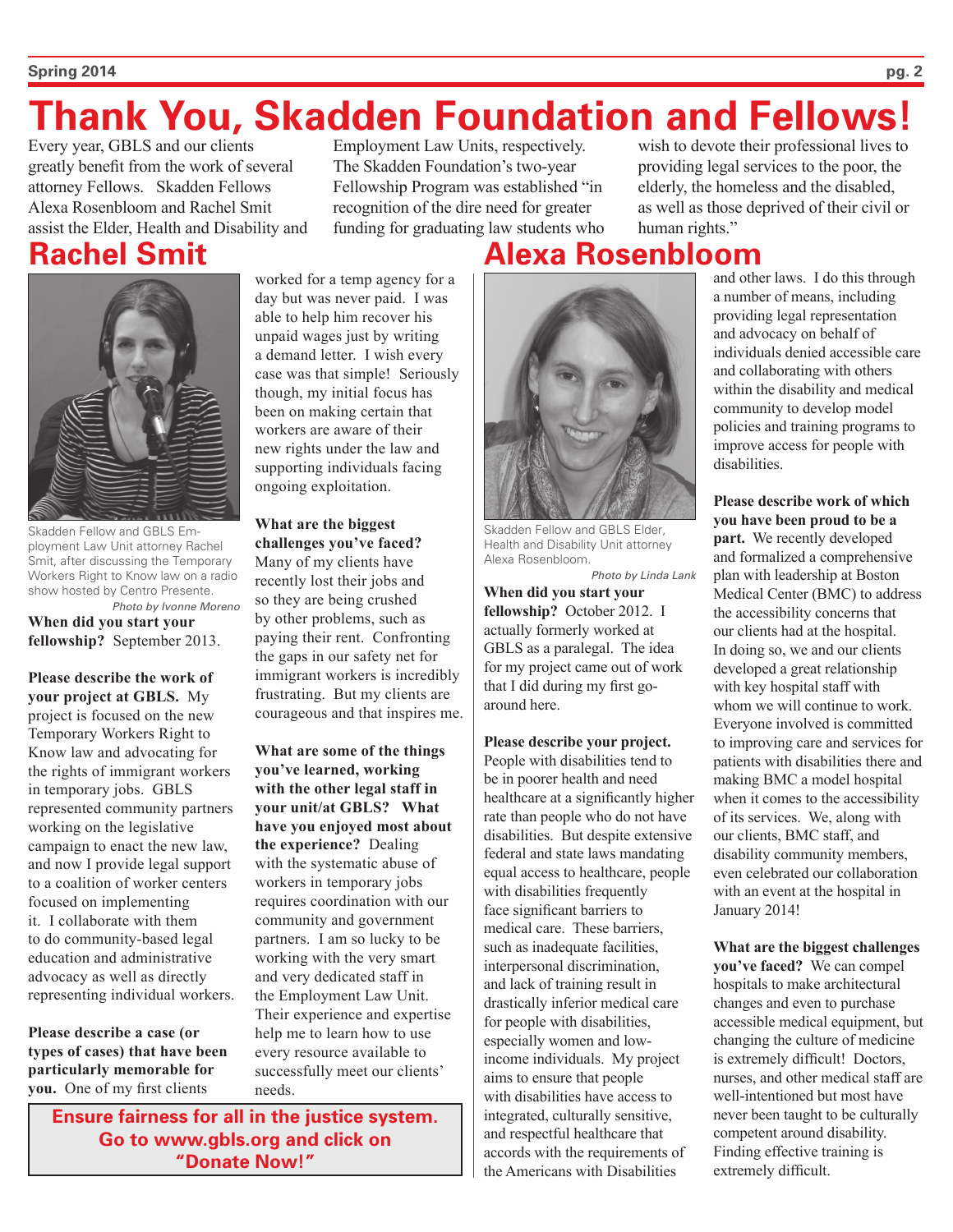# **GBLS Helps Chelsea Homeowner to Successfully Fight Foreclosure and Obtain Fair Loan Modification**

Gianfranco Giavazzi, a Chelsea homeowner who worked as a taxi driver and now is an owner-driver for the Uber transportation system, lost his home to foreclosure after trying unsuccessfully to refinance. At a meeting of tenants and homeowners who fight bank evictions. he explained his situation to GBLS Housing attorney Zoe Cronin who was at the meeting to do outreach and provide advice. Zoe's colleagues, attorneys Dick Bauer and Liliana Ibara, then took the case for full representation and after

litigating, negotiated a settlement from the lender that rescinded the foreclosure and reinstated the mortgage under fair terms. The resulting loan modification reduced the principal from \$280,000 to \$80,000, and cut the mortgage payment to a very affordable \$506 per month. Gianfranco, who has been a leader in both the Chelsea and Northside organizing groups for homeowners and tenants impacted by foreclosure, often comes to court with other homeowners fighting foreclosure. Even after the bank agreed to settle his case,



From I-r: GBLS Housing attorneys Dick Bauer and Liliana Ibara (standing), client Gianfranco Giavazzi, and Chelsea Collaborative advocate Eliza Prasad. *Photo by Zoe Cronin*

Gianfranco initially refused to accept the settlement because the bank was insisting on a confidentiality clause. The bank eventually relented and Gianfranco retains the

right to speak openly about his victory, so that he can continue to inspire other people in the community who also face losing their homes through no fault of their own.

## **GBLS and Chelsea Collaborative Provide Vital Support in Major USDOL Lawsuit Resolved on Behalf of Underpaid Chelsea Workers**

In September 2013, the U.S. Department of Labor (USDOL) resolved a major wage and hour case in which GBLS and the Chelsea Collaborative, a grassroots community-based organization, worked closely with 15 severely underpaid and mistreated workers. As a result of the federal court consent agreement reached in the case, the employer paid \$925,000 in back wages, liquidated damages, and compensatory and punitive damages to the immigrant workers, plus \$50,000 in civil money penalties.

GBLS and the Chelsea Collaborative gathered evidence and worked closely with the workers to support them in bringing forward their allegations of abusive treatment, major wage violations, and retaliation by their employer, Boston Hides & Furs Ltd. The workers described their 60-plus hours per week doing the dirty and backbreaking work of processing animal hides for shipping to tanneries, while constantly being subjected to threats, mockery, profanity, and insults. For this, most of the workers received a flat salary of \$50 per day — far below the minimum wage —without

time-and-a-half for overtime hours as required by law. Shortly after the initial visit to the worksite by USDOL investigators, the underpaid workers were fired.

Throughout the litigation of the case, GBLS continued to work closely with USDOL. With GBLS' support and assistance, USDOL argued that because of the egregious threats and mistreatment, the usual limits on the recovery period should not apply. As a result, the workers ultimately were paid back wages and damages for a time period substantially longer than the law typically allows.

As Wage and Hour Division District Director George Rioux described in the USDOL press release on the case, "For several years, these workers performed hard, dirty work for long hours without being paid overtime or even the legally required minimum wage. They did so for an employer who then fired most of them after we started our investigation." USDOL Regional Solicitor of Labor Michael Felsen described the treatment of the workers as "unconscionable." Rioux

and Felsen specifically praised "the cooperation and assistance provided by both the Chelsea Collaborative and Greater Boston Legal Services in reaching this favorable resolution for the workers involved."

### **Agreement Improves Access to Benefits**

*continued from page 1*

- Transitional Aid to Families with Dependent Children, for clients known to have disabilities; and
- Extensive monitoring provisions to ensure compliance with the agreement.

GBLS is now focused on the challenges of making sure the settlement is fully implemented so that people with disabilities will no longer be denied assistance because of those disabilities.